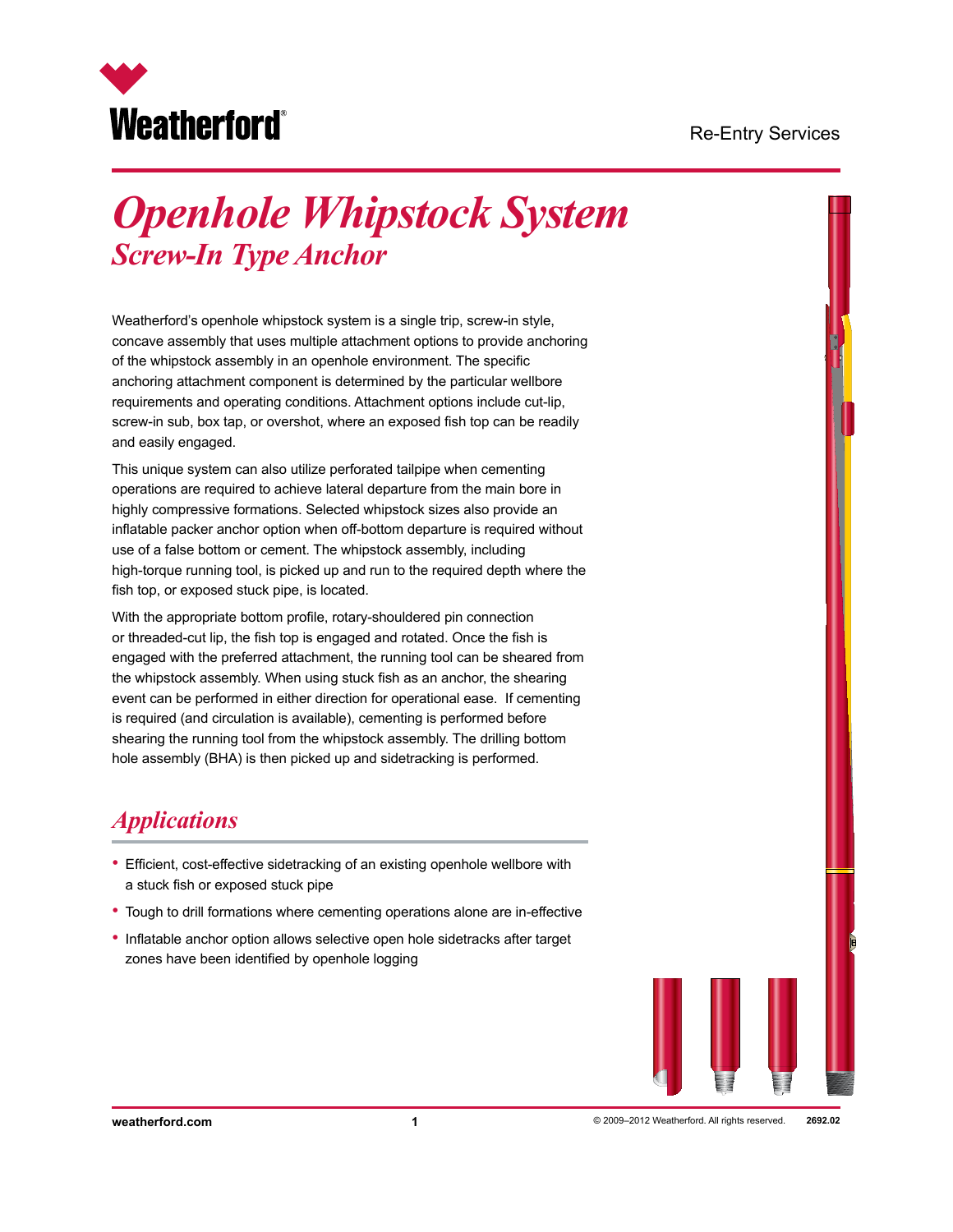

# *Openhole Whipstock System Screw-In Type Anchor*

### *Features, Advantages and Benefits*

- The whipstock has a high-torque running tool for makeup onto the fish, providing a more secure and stronger connection since the whipstock can be torqued to 75% of the fish makeup torque.
- The whipstock can use three fishing attachment styles: rotary-shouldered pin connection, threaded-cut-lip guide, or threaded-tang profile, providing flexibility in the field.
- The whipstock through bore circulation enables debris circulation from the wellbore, conditioning of wellbore fluid and cementing operations.
- Inflatable anchor option available in 6 to 6 1/4-in., 7 7/8-in., and 8 1/2 to 8 3/4-in. openhole sizes.

| Whipstock               |                       | Concave                                   | Concave           |                        | <b>Setting</b>                                | <b>Stationary Pad</b> |                    | Assembly                           | <b>Running OD</b>          |                            | Open                   |
|-------------------------|-----------------------|-------------------------------------------|-------------------|------------------------|-----------------------------------------------|-----------------------|--------------------|------------------------------------|----------------------------|----------------------------|------------------------|
| OD<br>(in./mm)          | Part<br><b>Number</b> | Pin<br>Face<br>Angle<br>(degree)<br>(in.) | <b>Connection</b> | <b>Setting</b><br>Tool | <b>Tool Box</b><br><b>Connection</b><br>(in.) | Part<br><b>Number</b> | Height<br>(in./mm) | <b>Stack</b><br>Height<br>(in.lmm) | <b>Nominal</b><br>(in./mm) | <b>Maximum</b><br>(in./mm) | Hole<br>ID<br>(in./mm) |
| $5 - 1/2$<br>139.7      | 64309-001             | $3.00^\circ$                              | $3-1/2$ IF        | 64889-001              | 3-1/2 IF                                      | 64014-003             | 1.059<br>26.900    | 5.63<br>143.00                     | 5.76<br>146.30             | 5.86<br>148.84             | 6.00<br>152.40         |
|                         | 64309-002             |                                           |                   |                        |                                               | 64014-004             | 0.997<br>25.324    |                                    | 5.70<br>144.78             | 5.81<br>147.57             | 5.88<br>149.35         |
| 6<br>152.4              | 64065-001             |                                           |                   |                        |                                               | 84014-001             | 1.136<br>28.855    | 5.99<br>152.10                     | 6.26<br>159.04             | 6.36<br>161.55             | 6.50<br>165.10         |
|                         | 64065-002             |                                           |                   |                        |                                               | 64014-002             | 1.282<br>32.563    |                                    | 6.41<br>162.81             | 6.50<br>165.10             | 6.75<br>171.45         |
| $\overline{7}$<br>177.8 | 63949-001             |                                           | 4-1/2 IF          |                        |                                               | 63951-003             | 1.285<br>32.639    | 6.37<br>161.80                     | 7.49<br>190.25             | 7.60<br>193.04             | 7.88<br>200.15         |
|                         | 63949-002             |                                           |                   |                        |                                               | 63951-001             | 1.137<br>28.880    |                                    | 7.34<br>186.44             | 7.48<br>189.99             | 7.63<br>193.80         |
| 8<br>203.2              | 64557-002             | $3.00^\circ$                              | 4-1/2 XH          | 64559-001              | $4-1/2$ IF                                    | 63951-002             | 1.059<br>26.900    | 8.15<br>207.00                     | 8.26<br>209.80             | 8.38<br>212.85             | 8.50<br>215.90         |
|                         | 64557-004             |                                           |                   |                        |                                               | 63951-004             | 1.206<br>30.632    |                                    | 8.41<br>213.61             | 8.52<br>216.41             | 8.75<br>222.25         |
| 9<br>228.6              | 64638-001             | $3.18^\circ$                              |                   |                        | 63951-005                                     | 1.132<br>28.800       | 8.24<br>209.30     | 9.33<br>236.98                     | 9.46<br>240.28             | 9.63<br>244.60             |                        |
| 10<br>254.0             | 64635-001             | $3.58^\circ$                              | 4-1/2 XH          | 64559-002              | 4-1/2 IF                                      | 64589-002             | 1.138<br>28.905    | 8.58<br>217.93                     | 10.34<br>262.64            | 10.50<br>266.70            | 10.63<br>270.00        |
|                         | 64635-002             |                                           |                   |                        |                                               | 64589-003             | 1.356<br>34.442    |                                    | 10.56<br>268.22            | 10.72<br>272.29            | 11.00<br>279.40        |
| $11 - 1/2$<br>292.1     | 64611-001             | $3.88^\circ$                              | 4-1/2 XH          | 64559-003              | $4 - 1/2$ IF                                  | 64589-001             | 1.202<br>30.531    | 8.43<br>214.10                     | 11.90<br>302.26            | 12.06<br>306.32            | 12.25<br>311.15        |
| $13 - 1/2$<br>342.9     | 65029                 |                                           | 6-5/8 Req         | 65026                  |                                               | 65023                 | 1.800<br>45.720    | 10.91<br>277.10                    | 13.99<br>355.35            | 14.15<br>359.41            | 14.75<br>374.65        |

# *Specifications*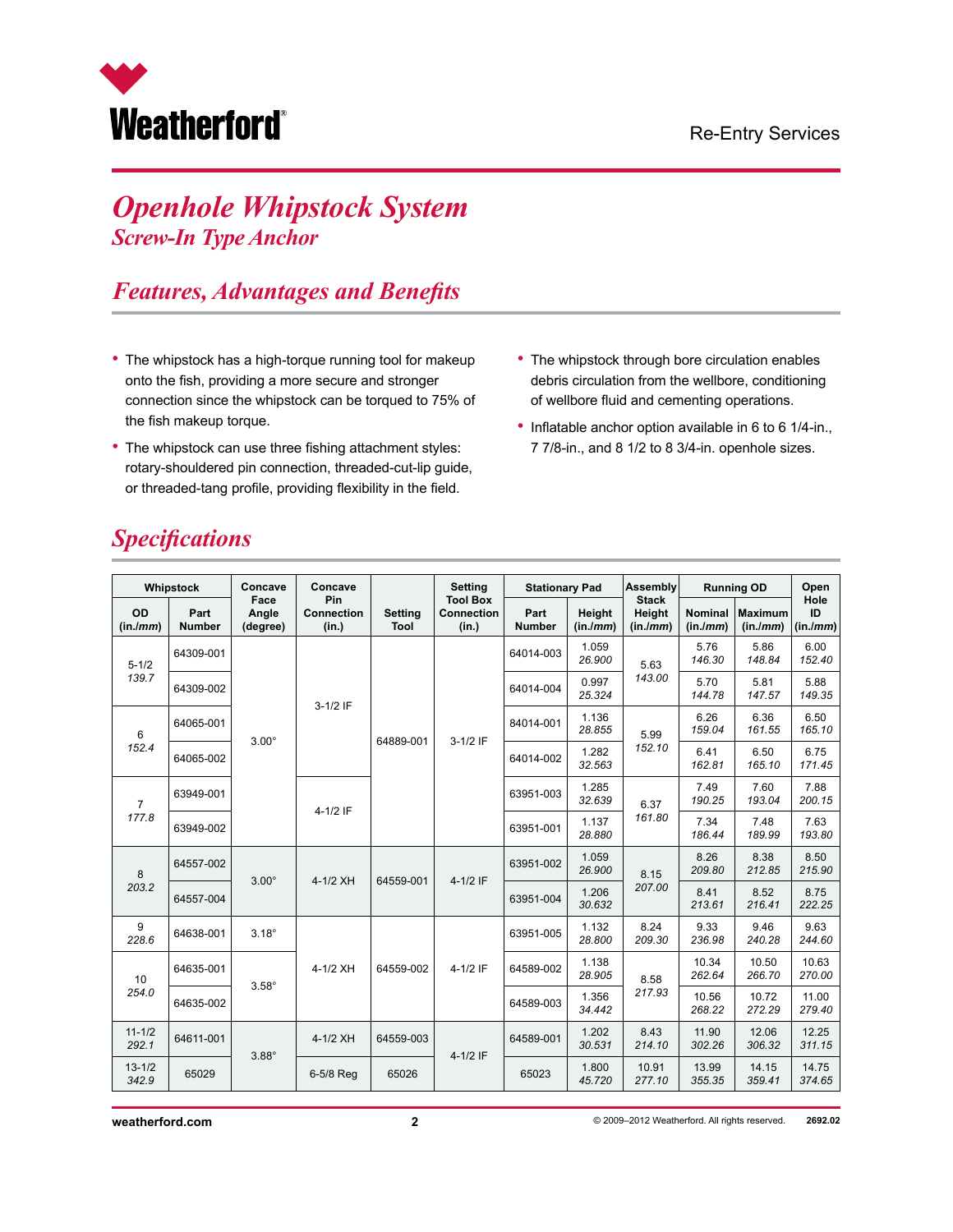

#### *Openhole Whipstock System Screw-In Type Anchor*

#### *Specifications (continued)*

| <b>Burst</b>    |                  | <b>Tube</b> |          |  |  |  |
|-----------------|------------------|-------------|----------|--|--|--|
| <b>Pressure</b> | <b>Tube Part</b> | ID          | OD       |  |  |  |
| (psi/kPa)       | <b>Number</b>    | (in./mm)    | (in./mm) |  |  |  |
| 3,800           | 13911            | 0.822       | 1.050    |  |  |  |
| 26,197          |                  | 20.9        | 26.7     |  |  |  |
| 3,400           | 63662            | 1.049       | 1.315    |  |  |  |
| 23,440          |                  | 26.6        | 33.4     |  |  |  |
| 3,100           | 63576            | 1.380       | 1.660    |  |  |  |
| 21,371          |                  | 35.1        | 42.2     |  |  |  |

| <b>Shear Values for</b><br><b>Standard Shear Stud</b> |                                          |  |  |  |  |
|-------------------------------------------------------|------------------------------------------|--|--|--|--|
| Whipstock<br><b>Diameter</b><br>(in.lmm)              | <b>Shear Load</b><br>Required<br>(Ib/kg) |  |  |  |  |
| $5 - 1/2$<br>139.7                                    |                                          |  |  |  |  |
| 6<br>152.4                                            | 18,000<br>8,182                          |  |  |  |  |
| 7<br>177.8                                            |                                          |  |  |  |  |
| 8<br>203.2                                            | 20,000<br>9.091                          |  |  |  |  |
| 9<br>228.6                                            | 23,000                                   |  |  |  |  |
| 10 <sup>1</sup><br>254.0                              | 10,455                                   |  |  |  |  |
| $11 - 1/2$<br>292.1                                   | 38,000<br>17,273                         |  |  |  |  |

#### *Options*

- A series "150" double bowl overshot with opposing grapples can also be utilized in stuck fish situations where the fish neck is accessible and directional control required.
- The 13 1/2-in. OD concave assembly can be also used in 17 1/2-in. openhole; the concave radius will accommodate a 17 1/2-in. OD drill bit.
- Mechanical orientation device is available when using stuck fish as an anchor. Four-quadrant section is achievable when directional control is required. Device accommodates 8-in., 9-in., and 10-in. OD concaves.
- High-temperature element package is available for inflatable installations in harsh environments.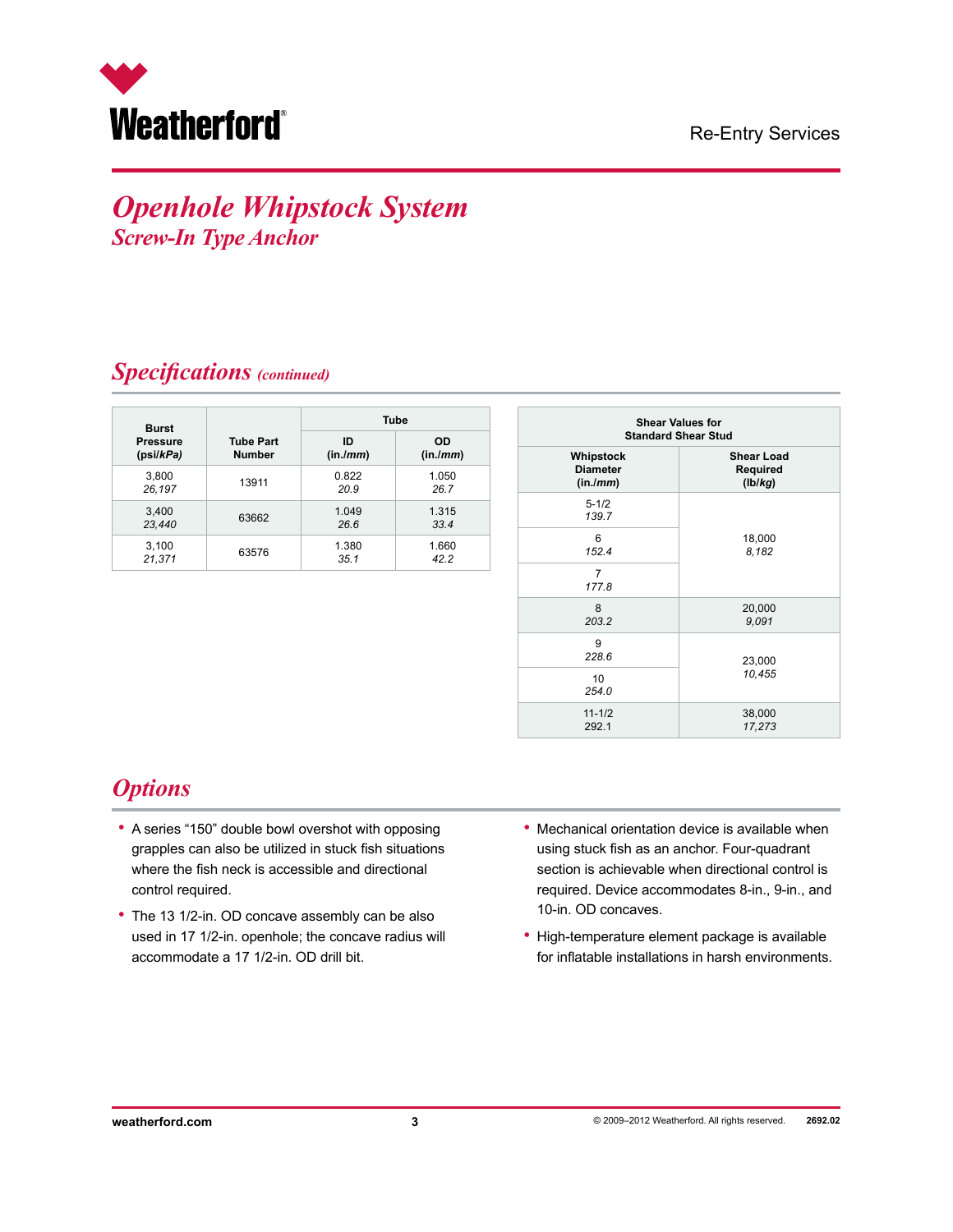

# *Openhole Whipstock System Screw-In Type Anchor*

*Additional Attachment Options*